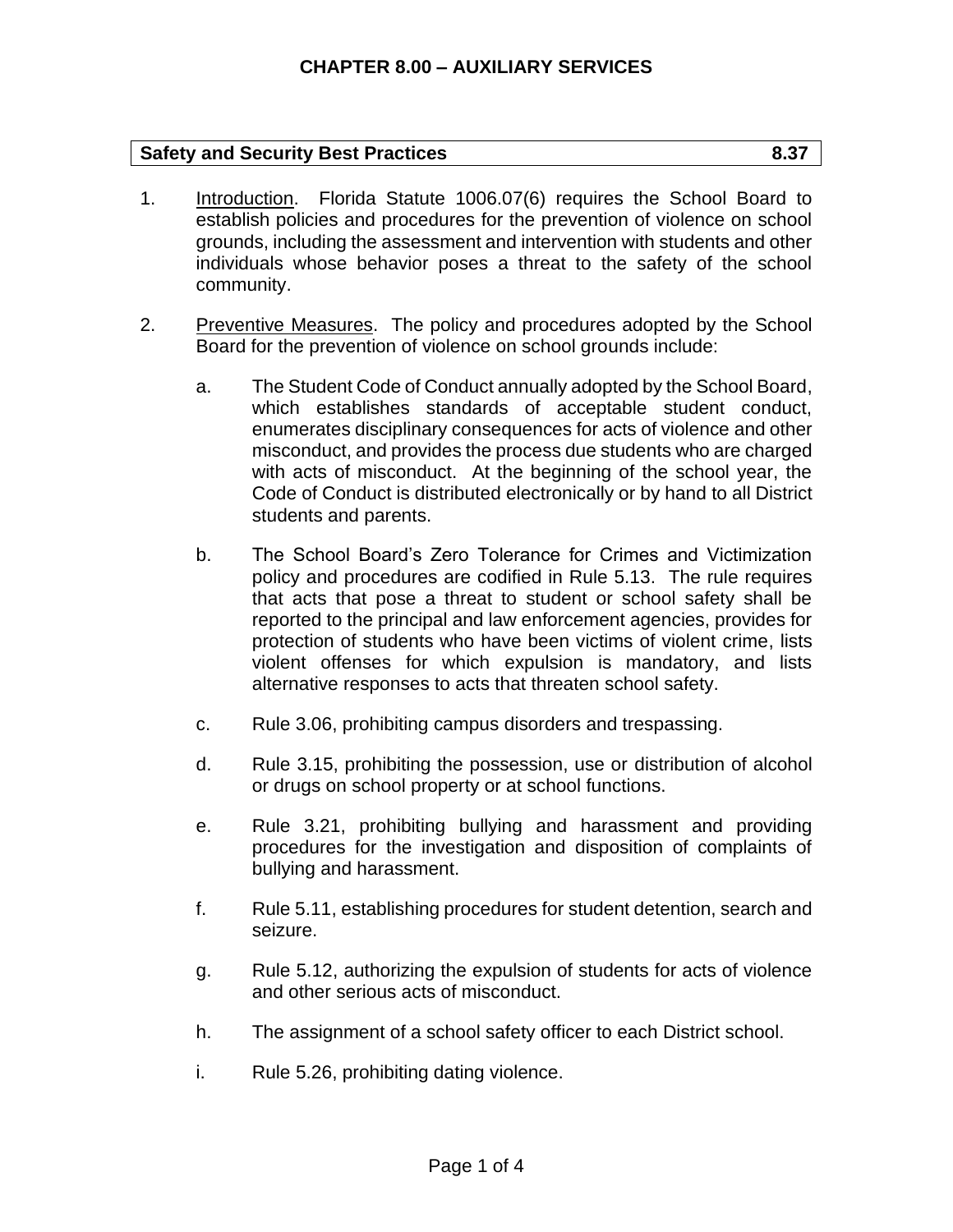- j. Rule 5.27, prohibiting hazing.
- k. Rules 6.104 and 7.142, providing for background screening of District employees and contractors.
- l. Rule 6.40, prohibiting District employees from violating the law and providing for the processing and disposition of any such violation of law.
- m. Rule 8.01, prohibiting possession of firearms on school property except when required by employment duties.
- n. Rule 8.03, requiring District to conduct annual security risk assessments at each District school.
- o. Rule 8.07, requiring the adoption of an active assailant response plan.
- p. Rule 8.08, providing for school-based threat assessment teams.
- q. The District will include Alyssa's Alert Mobile Panic Alarm policies and procedures in its Emergency Operations Plan.
- 3. School Safety Specialist. The Superintendent shall designate a school safety specialist for the District. The school safety specialist must be a school administrator employed by the District or a law enforcement officer employed by the St. Johns County Sheriff's Office ("SJCSO"). The District shall comply with applicable statutory requirements in regard to the designation of any school safety specialist from the sheriff's office. The school safety specialist shall:
	- a. Review District policies and procedures for compliance with state law and rules, including the District's timely and accurate submission of school environmental safety incident reports to the Department of Education pursuant to Florida Statute 1001.212(8).
	- b. Provide the necessary training and resources to District students and staff in matters relating to youth mental health awareness and assistance; emergency procedures, including active shooter training; and school safety and security.
	- c. Serve as the District liaison with local public safety agencies and national, state, and community agencies and organizations in matters of school safety and security.
	- d. Conduct the annual risk assessment at each public school as required by School Board Rule 8.03(4).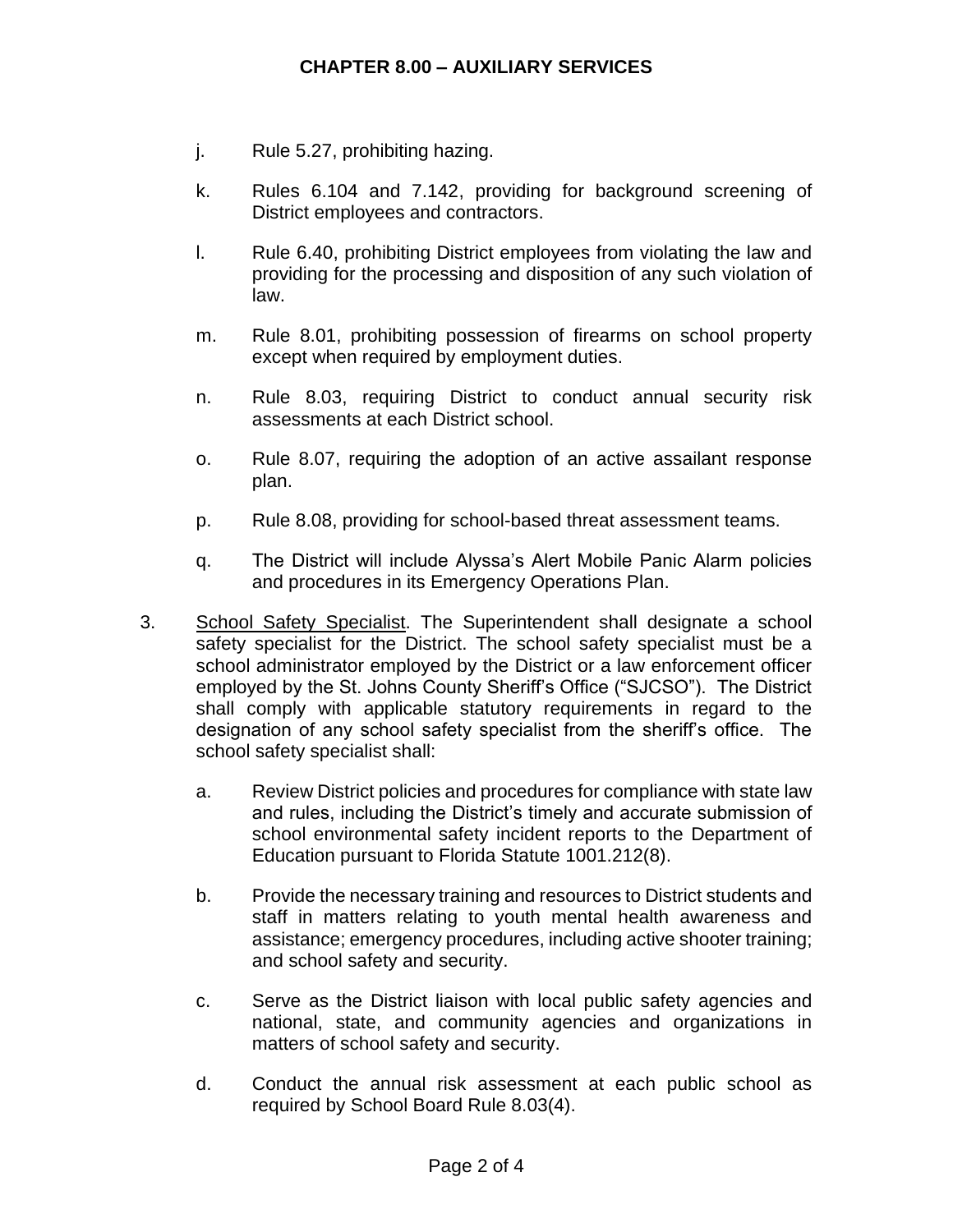- 4. Non-compliance. Any instance of non-compliance found by the school safety specialist in the course of his or her compliance review under subsection 8.37(3)(a) or otherwise brought to his or her attention shall be resolved as follows:
	- a. Deficiencies relating to safe-school officer coverage must be resolved by the following school day.
	- b. The Office of Safe Schools at [safeschools@fldoe.org](mailto:safeschools@fldoe.org) must be notified within 24 hours of any deficiencies relating to safe-school officer coverage and any instance of non-compliance that is determined to be an imminent threat to the health, safety, or welfare of students or staff.
	- c. Other deficiencies that are not corrected within 60 days shall be reported to the Office of Safes schools within three days.
- 5. Coordination With Public Safety Agencies. The school safety specialist must coordinate with public safety agencies that are designated first responders to a schools campus to tour each school's campus once every three years and to provide recommendations related to school safety. The completion of such tours and any recommendations must be documented in each school's security risk assessment. The agencies' safety recommendations shall be included in the school safety specialist's report to the Superintendent and the school board
- 6. Charter School Safety Requirements. The school safety specialist is responsible for monitoring charter school safety requirements. To ensure that the school safety specialist is able to monitor and report on school safety and security at a charter school, each charter school must comply with charter school safety requirements set forth in Rule 6A-1.0018, FAC.
- 7. Supplemental Law Enforcement Coverage. The principal or designee shall determine whether it is necessary to arrange for law enforcement officers to provide security at school activities and events that take place outside of regular school hours. The principal or designee shall coordinate with the appropriate law enforcement agencies to secure such supplemental law enforcement coverage.
- 8. Superintendent. The Superintendent is authorized to adopt procedures and guidelines to implement this rule.